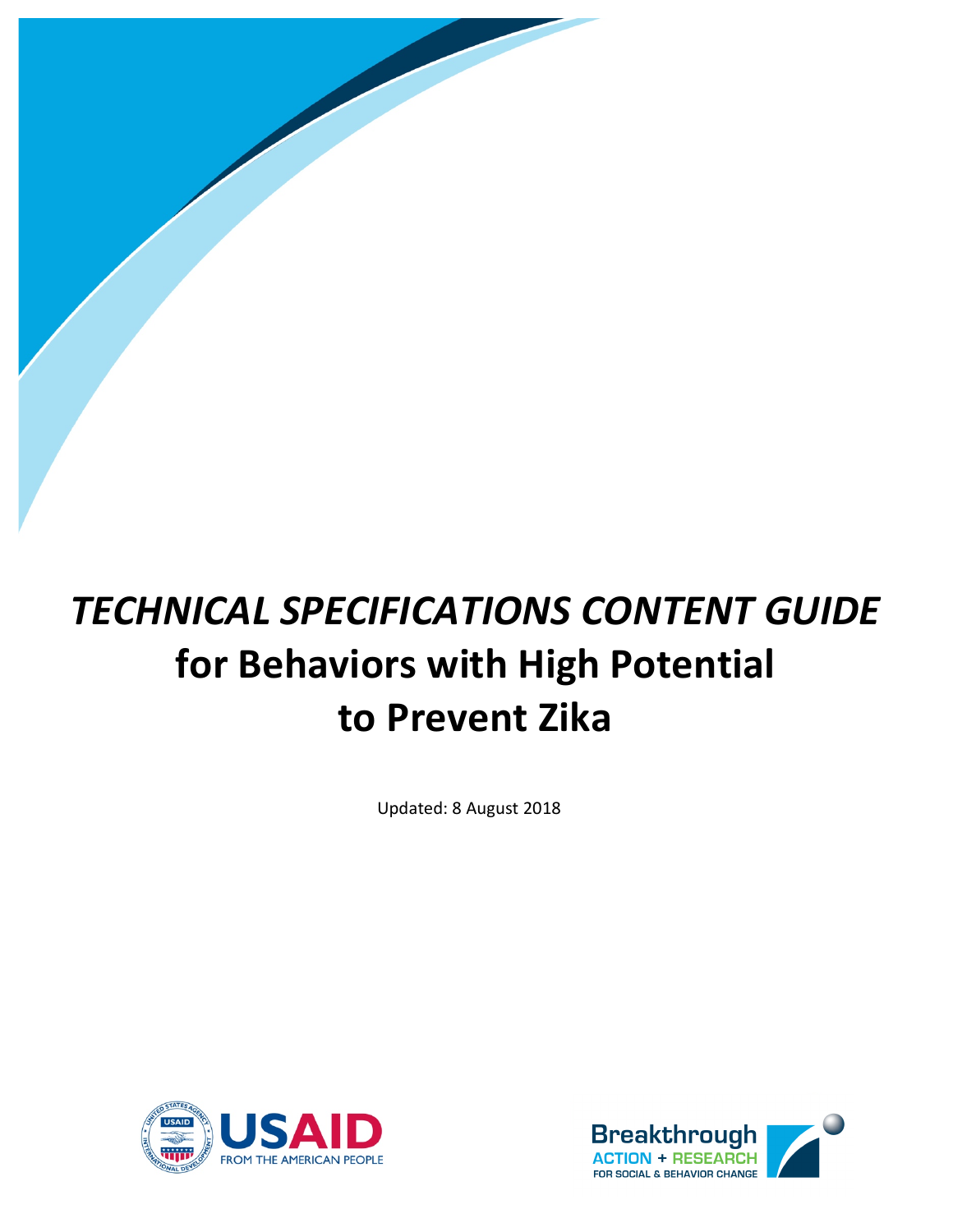# Acknowledgements

Breakthrough ACTION, with the United States Agency for International Development (USAID), would like to acknowledge UNICEF, PSI, Save the Children, IFRC, Abt Associates, MCDI, Global Communities, AMOS/SSI, CARE, the Pan American Development Fund, the Centers for Disease Control and Prevention, Population Council and the Johns Hopkins Center for Communication Programs for the technical expertise and feedback provided during the development of this content guide for Zika prevention.

This document is made possible by the generous support of the American people through the United States Agency for International Development (USAID). The contents are the responsibility of Breakthrough ACTION and do not necessarily reflect the views of USAID or the United States Government.

Contact: Priya.Parikh@jhu.edu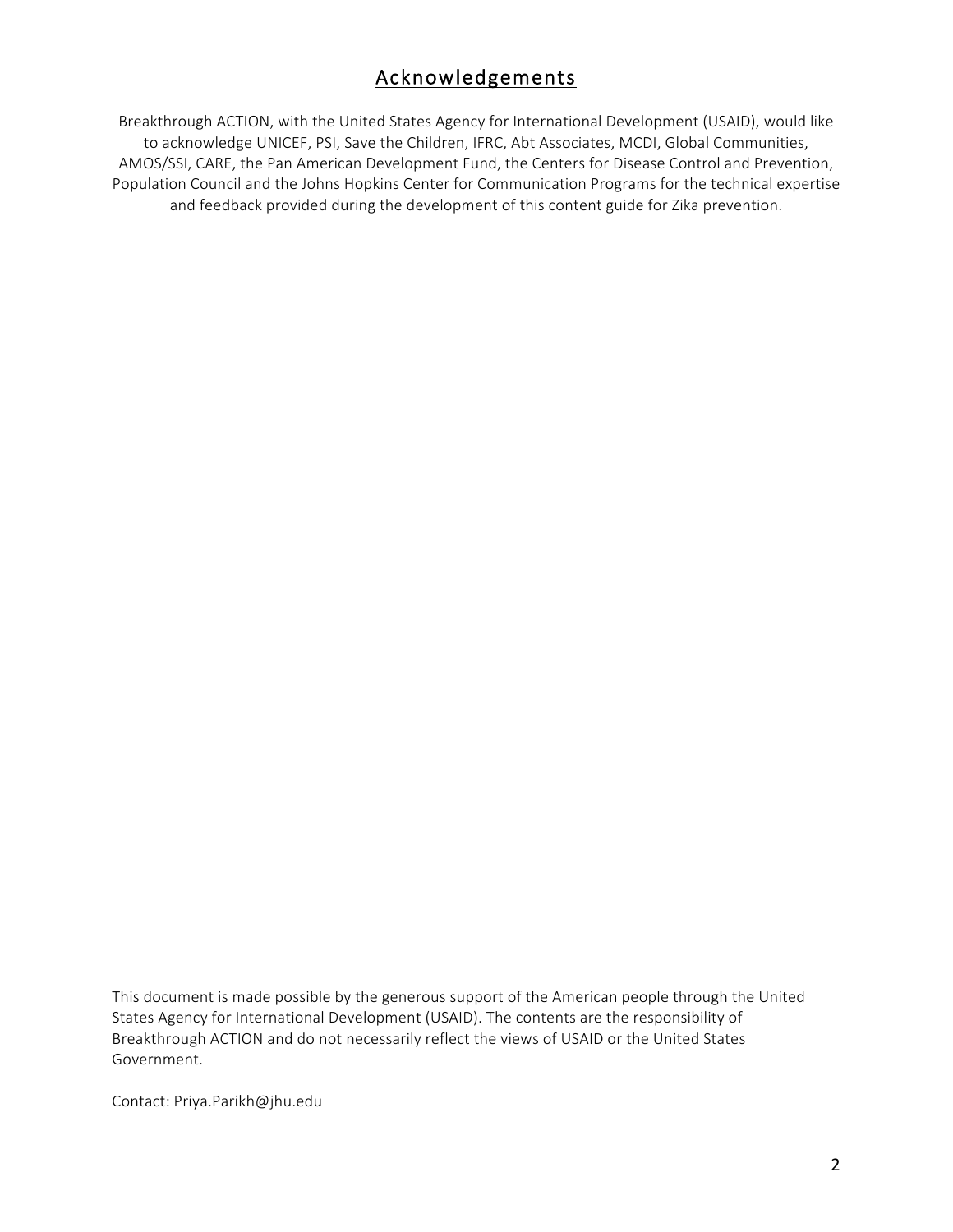## *TECHNICAL SPECIFICATIONS CONTENT GUIDE* **for Behaviors with the Greatest Potential to Prevent Zika**

This guide accompanies the *Zika Prevention Behavior Matrix*, which analyzes the efficacy and feasibility of 7 behaviors with high potential to prevent the transmission of Zika and Congenital Zika Syndrome, based on a review of existing literature, data, and consultation with implementing partners of the USAID Zika response in several countries of Latin America and the Caribbean. One of the findings of this analysis has been the need to be more specific in the promotion of prevention behaviors to maximize the potential effectiveness of each behavior. This level of specificity requires more detailed technical information and specific steps to facilitate the adoption of the desired behavior.

## **OBJECTIVE**

The objective of the *Technical Specifications Content Guide* is to specify the evidence-based technical requirements and steps to be followed for the practice of each behavior to achieve the desired impact: reducing the risk of negative consequences caused by Zika during pregnancy.

## **HOW TO USE THIS GUIDE**

As a first step to use this guide, it is recommended that users select behaviors from the **Zika Prevention Behavior Matrix** based on the priorities of each Zika response program and the specific country context.

This guide contains specific technical steps and requirements that should serve as an input for social and behavior change (SBC) strategies and for the construction of messages addressed to specific groups (for example, pregnant women). In addition, the guide includes recommendations for the promotion of each behavior based on recent experiences of Zika response programs. The user of this guide should adapt the technical content to their context, using local phrases and terms to ensure maximum understanding of how to carry out the prevention behaviors effectively. This technical content is an input for the development of activities and communication messages, which should be in turn developed to appeal to the strongest local motivators to achieve the desired behavior change. The more key actors in the response to Zika who use, adapt and incorporate the technical content of this guide, the greater the harmonization of technical information that is promoted, which is of vital importance to achieve mutual support and synergy of the various Zika prevention activities.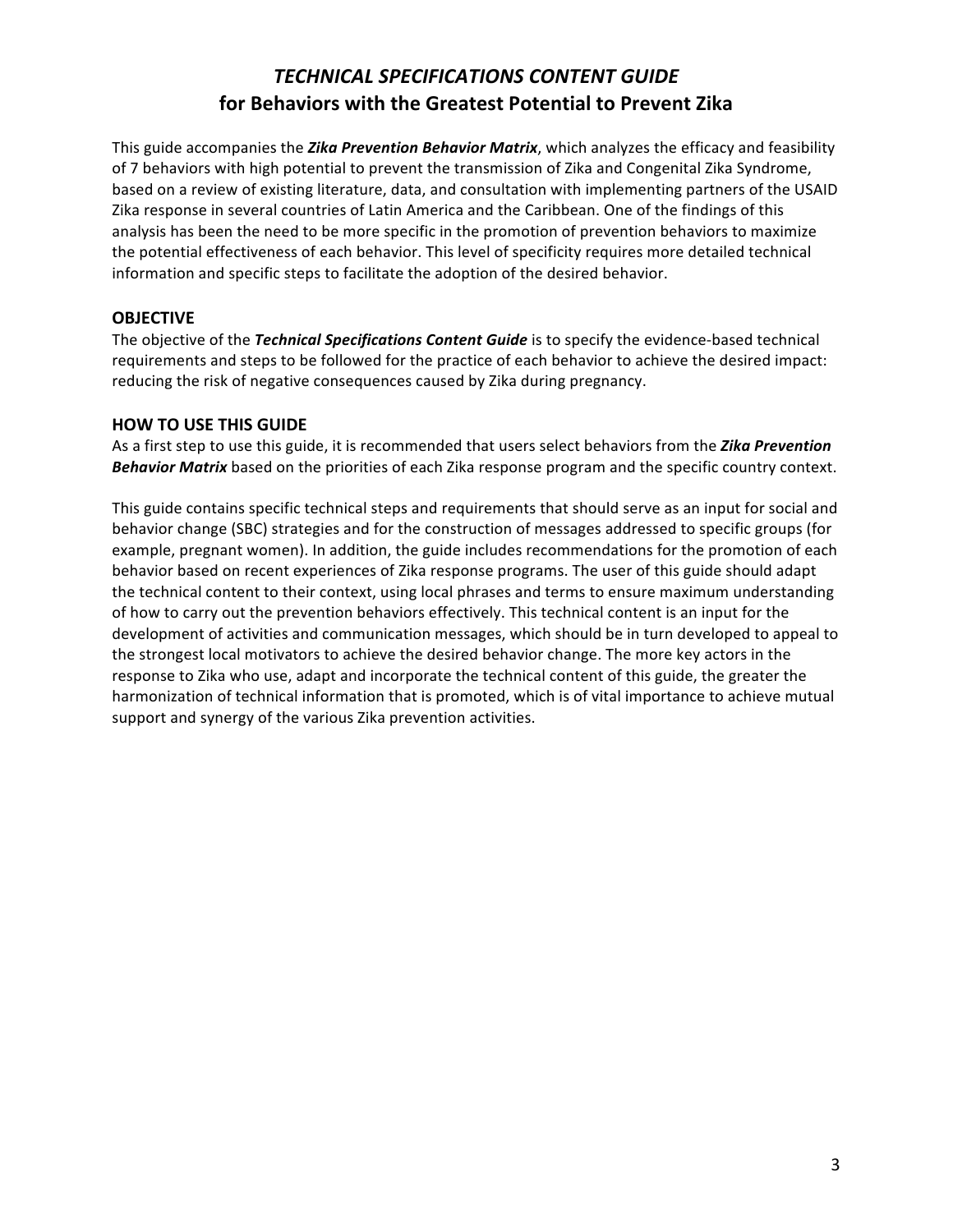## Behavior 1: Application of mosquito repellent (DEET, Picaridin<sup>1</sup>, IR3535, or oil of lemon eucalyptus<sup>2</sup>, *only),* using each product as directed, for **duration of pregnancy**, to reduce risk of Zika transmission *through mosquito bites.*

## Repellent as a protective method against mosquito transmission of Zika

- Repellent use is one of the most effective and safe ways to protect a pregnant mother from the bites of the mosquito that transmits the Zika virus, decreasing the risk of infection to the baby.
- The use of repellent during pregnancy does not harm the baby.
- Repellent is different from insecticides that kill mosquitoes. Repellents are designed to keep mosquitoes away from people and prevent them from biting and only work if applied to the skin.
- The most effective, safe and recommended repellents by health authorities are those that contain one or more of the following active ingredients: DEET, Picaridin, IR3535 and oil of lemon eucalyptus.
- Homemade repellents do not have scientific evidence regarding their ability to sufficiently protect from mosquito bites.

## Where to find repellents containing DEET, Picaridin, IR3535, or oil of lemon eucalyptus

- In some health centers, pharmacies or stores.
- Repellents can be found in the form of lotion, cream, gel or spray.

#### **Repellent** use

- In general, repellents come with instructions on how to use the product and the frequency with which to apply it. It is important to follow these directions.
- Repellent should be applied directly on skin that is not covered by clothing.
- Do not apply repellent directly to the face: repellent should be placed in one's hand and then applied to the face.
- Repellent should be applied several times a day, as indicated in the instructions printed on each type of repellent. Depending on the repellent, the following is recommended for application [fill in each box according to the products available in the given context]:

| <b>REPELLENT</b>        | Concentration | <b>Recommended Frequency of Use</b> |  |  |
|-------------------------|---------------|-------------------------------------|--|--|
| <b>DEET</b>             | 20%           | hours (specify)<br>Every            |  |  |
| <b>DEET</b>             | 30%           | hours (specify)<br>Every            |  |  |
| IR 3535                 | (specify)     | hours (specify)<br>Every            |  |  |
| Picaridin               | (specify)     | hours (specify)<br>Every            |  |  |
| Oil of Lemon Eucalyptus | (specify)     | hours (specify)<br>Every            |  |  |

- Repellent should be applied more frequently if the person sweats, takes a bath or changes clothes, ensuring that repellent is applied to the exposed skin.
- Avoid applying repellent to delicate and sensitive areas such as the eyes, mouth, nasal membranes, wounds, cuts, or irritated skin.
- If there is little repellent, the pregnant woman is the priority in the family for use of repellent.

#### **Safe disposal of repellent**

- Repellent bottles should never be reused or refilled
- Wrap empty repellent bottles to absorb any leaks, preferably using paper, and dispose of them in household garbage
- Never pour unused repellent down any drains (indoor or outdoor)
- Do not cut or burn empty repellent bottles

  $<sup>1</sup>$  Also known as Icaridin or Kbr3023</sup>

 $2$  Also known as para-methane-dios (PMD)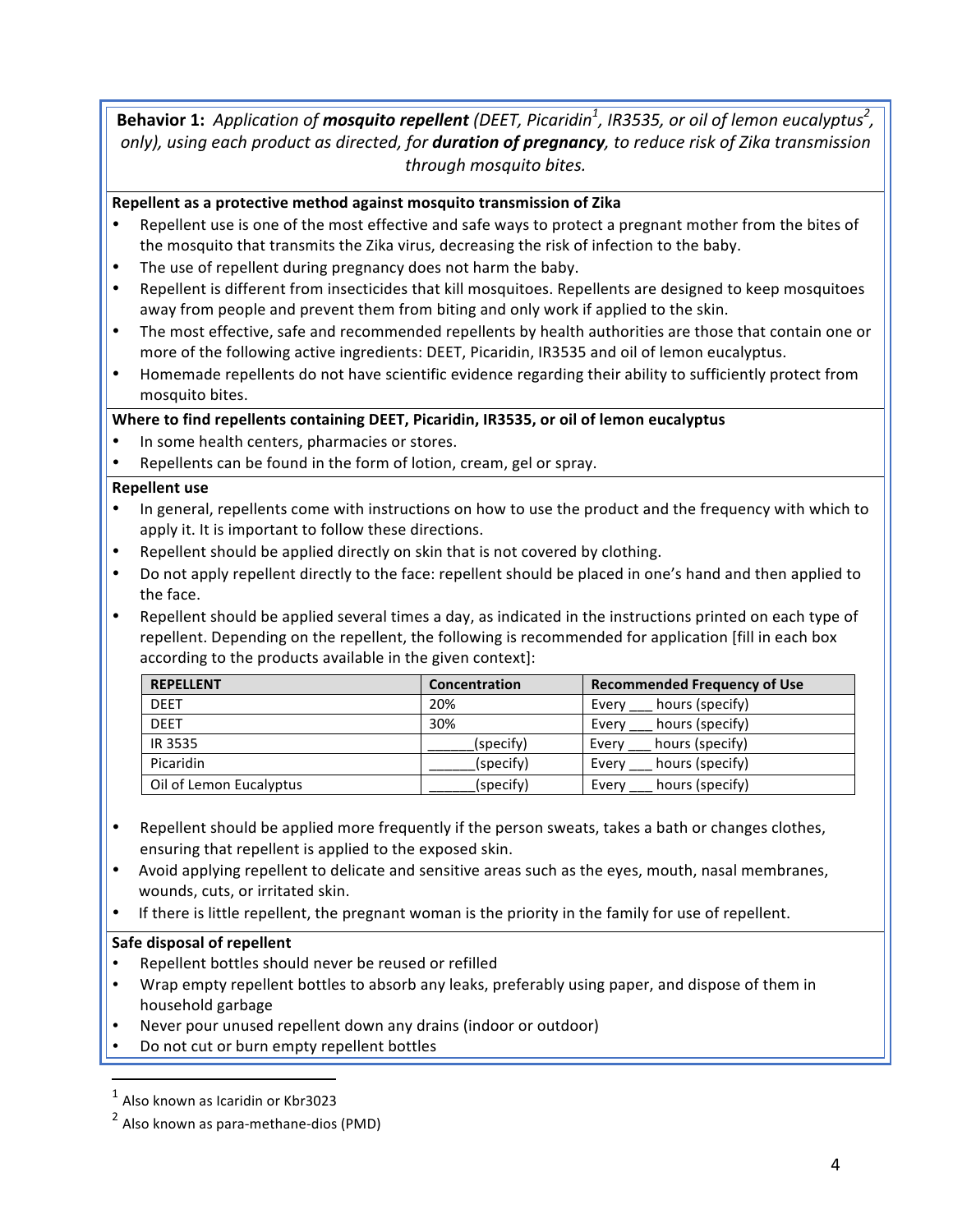- Priority groups for this behavior
	- o Pregnant women
	- $\circ$  Partners of pregnant women
- Each repellent has its own specific instructions and at times these can be confusing. Therefore, when promoting repellent use, it is important to inform pregnant women that they can ask for guidance and counseling about the correct use of repellents from:
	- $\circ$  Health center staff when the pregnant mother attends prenatal care
	- o Community health promotor
	- o Pharmacist or manager of the pharmacy
- Any personnel who counsel pregnant couples about repellent use should share clear instructions about the correct and appropriate use of the repellent. They should also help them read the written instructions for the repellent in case they are confusing.
- The promotion of repellent use during pregnancy should focus on the risk of Zika infection to the unborn **baby as the main motivator**, since experiences indicate that the health of the baby and the risk of Zika Congenital Syndrome are the main factors that motivate the use of repellent by pregnant women, and for families to prioritize the pregnant woman for repellent use.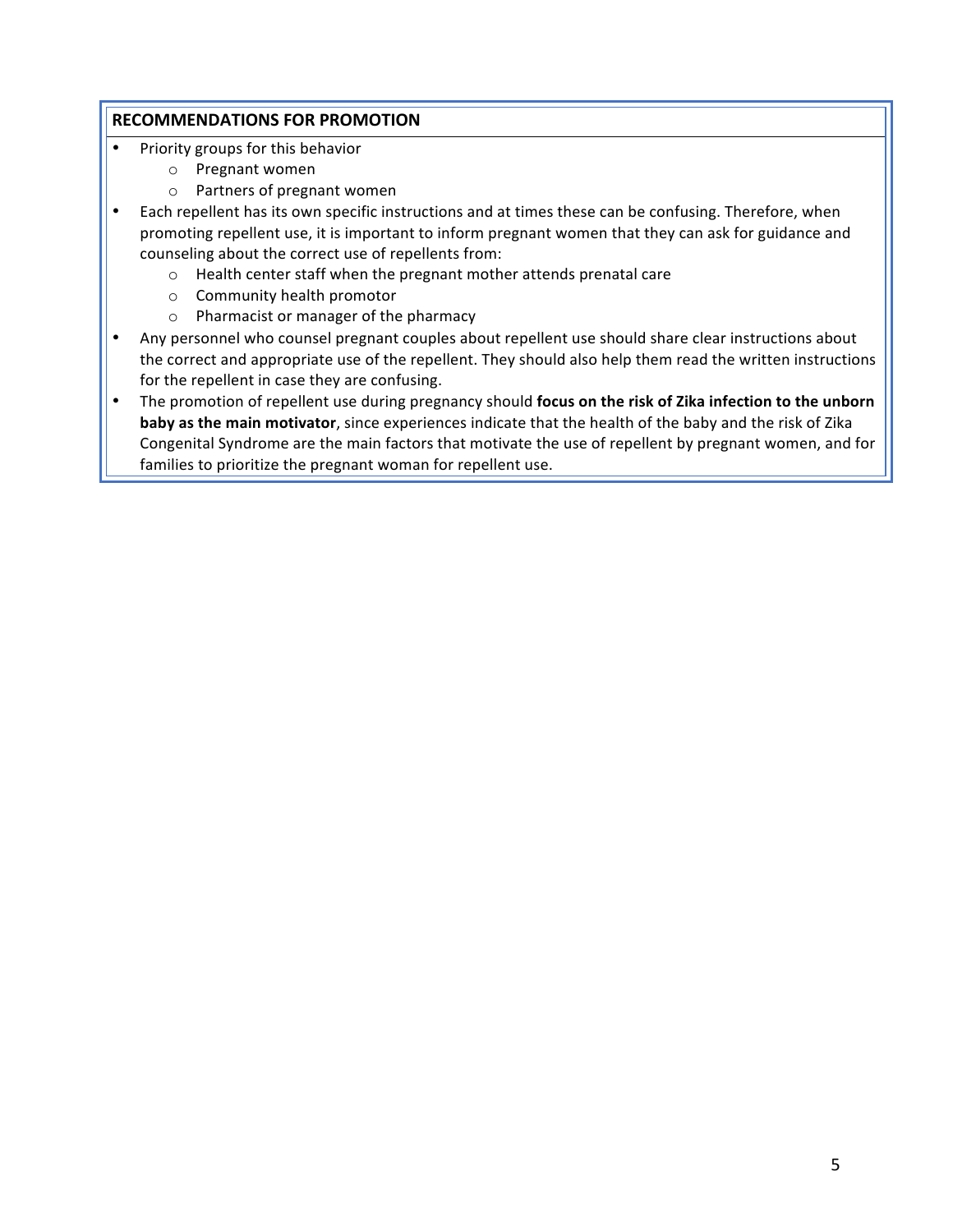## **Behavior 2:** Use of **condoms during pregnancy** to prevent sexual transmission of Zika in pregnancy.

## **Sexual Transmission of Zika**

- Although Zika virus transmission occurs mainly through the bite of the *Aedes aegypti* mosquito, Zika can also be transmitted through unprotected sexual relations with a person infected with the Zika virus.
- Sexual transmission of Zika virus can occur through vaginal, anal or oral sex without protection.
- An infected person (male or female) can sexually transmit the Zika virus to their partner without protection even if they do not display symptoms, or if they have mild symptoms and these disappeared, and they may not even know they are infected with the virus.
- An infected mother can pass the Zika virus to her baby throughout the pregnancy. The infected baby can develop Zika Congenital Syndrome, which can include microcephaly.
- The Zika virus can stay in a man's semen for a long time, so condoms should be used for at least 3 months<sup>3</sup> after he was exposed to the mosquito that transmits the Zika virus if his partner is pregnant or planning a pregnancy.
- Partners who are sexually active during pregnancy can prevent sexual transmission of Zika virus through the correct use of condoms throughout the pregnancy each time they have vaginal, anal or oral sex.
- There is NO medicine or vaccine against the Zika virus.

Condoms prevent the transmission of Zika virus during sexual intercourse

- Pregnant couples should discuss with their partner about sexual transmission of the Zika virus and **negotiate the use of condoms during each sexual act throughout pregnancy** to protect from Zika virus.
- The other alternative to eliminate the risk of sexual transmission of the Zika virus during pregnancy is to abstain from sexual relations.

## *Correct use of condoms*

## **What is a condom?**

- A latex (elastic material) sleeve that is placed on the erect penis before each sexual relation.
- If sexually active during pregnancy, condom use is one of the best methods to prevent sexual transmission of the Zika virus.

## **How to use a condom correctly**

- A new condom should be used in every sexual act and in each relationship.
- Before using the condom, make sure that the wrapper is not broken and that the expiration date is valid.
- A condom is placed when the penis is erect, before penetration, or in oral or sexual relations.
- The wrapper should be opened where the slit is, and using one's fingertips, not teeth or nails, which can damage the condom.
- When placing the condom, one should pinch the tip of the condom and then unroll it down to the base of the penis.

## **How to remove the condom**

- After ejaculation, the condom should be removed while the penis is still erect.
- The condom should be removed by sliding it off the penis using toilet paper to avoid any contact with semen or vaginal fluid.
- The used condom should be wrapped in toilet paper and placed in the trash.
- If another sexual relation is desired immediately afterwards, a new condom should be used, following the same instructions to put it on and remove it from the penis.

## **How to protect the condom**

 

Do not carry condoms in a wallet or purse, as they can crush or break the wrapper and damage the condom. 

Update: Interim Guidance for Preconception Counseling and Prevention of Sexual Transmission of Zika Virus for Men with Possible Zika Virus Exposure  $-$  United States, August 2018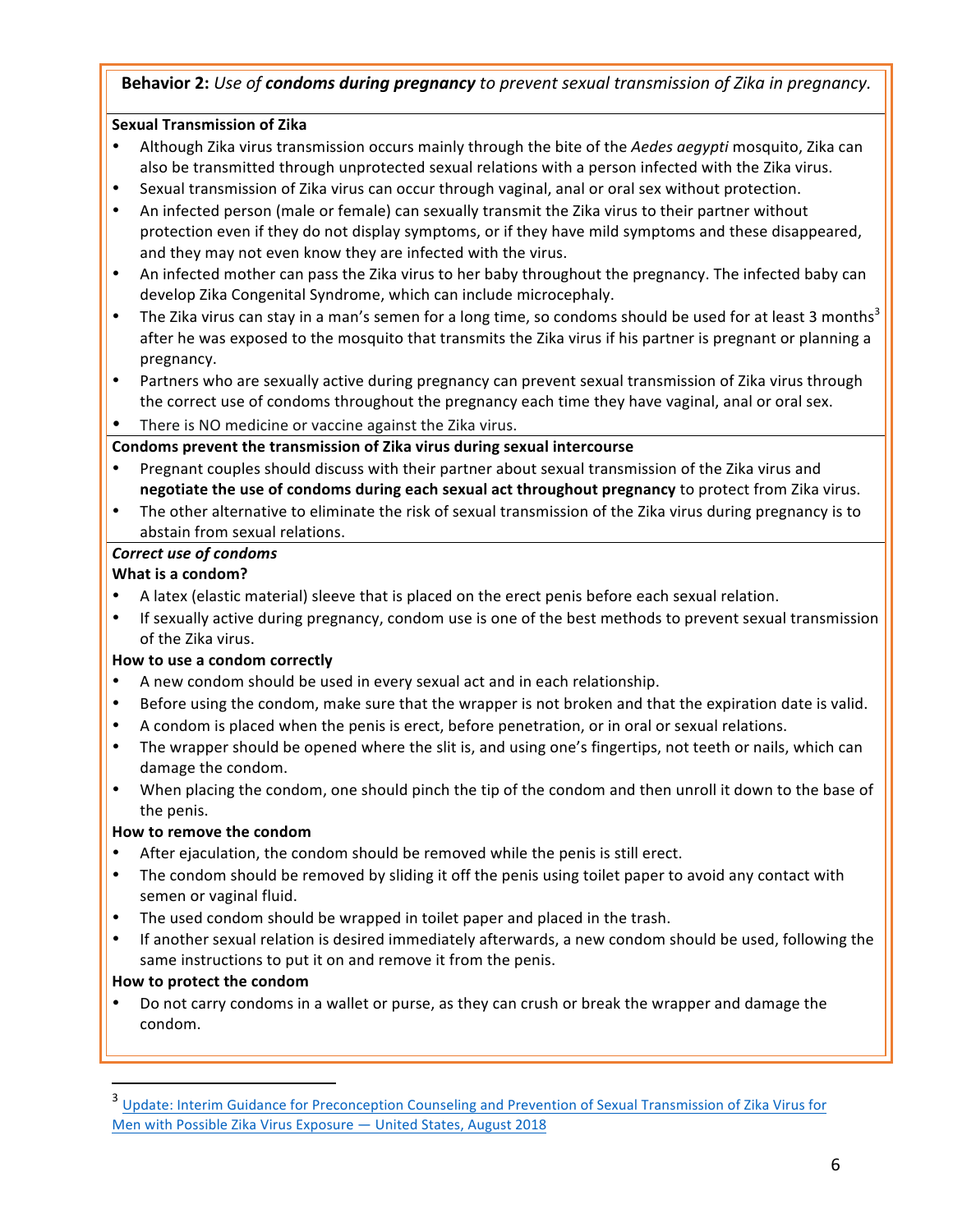## FIGURE 1: Steps for correct condom use

*NOTE: Image will be included in the next version, of this guide, accompanied by the text below.* To prevent sexual transmission, use condoms correctly and consistently every time you have sex during your pregnancy.

## **1. Date**

Check expiration date on the package, do not use if date has already passed.

## **2. Check**

Make sure the wrapper is sealed and has not been damaged; to do this, press the wrapper to test for a small amount of air inside.

## **3. Open**

Open wrapper with fingertips and remove condom; do not use scissors or your teeth as this could damage the condom.

## **4. Put it on**

When putting the condom on the penis, make sure to leave an extra space empty of air at the tip of the condom for semen to collect.

#### **5. Lubricate**

Do not use petroleum jelly (Vaseline), cosmetic creams or oils as they can damage the condom; use only water-based lubricants.

#### **6. Remove**

After ejaculation, hold the ring of the condom at the base of the penis, removing it before losing the erection; then remove it completely taking care not to spill any semen and throw it in the garbage.

SOURCE: PASMO/PSI

- Priority groups for this behavior:
	- o Pregnant women
- o Partners of pregnant women
- It is important to **promote dialogue between pregnant couples**, motivating them to talk openly with each other about how the Zika virus can be transmitted through unprotected sex and the importance of preventing the sexual transmission of Zika virus during pregnancy.
- The health of the baby and the risk of Congenital Zika Syndrome to the baby should be reinforced as the main motivator for the couple to use condoms during pregnancy, since experience indicates that these are the main factors that motivate this behavior.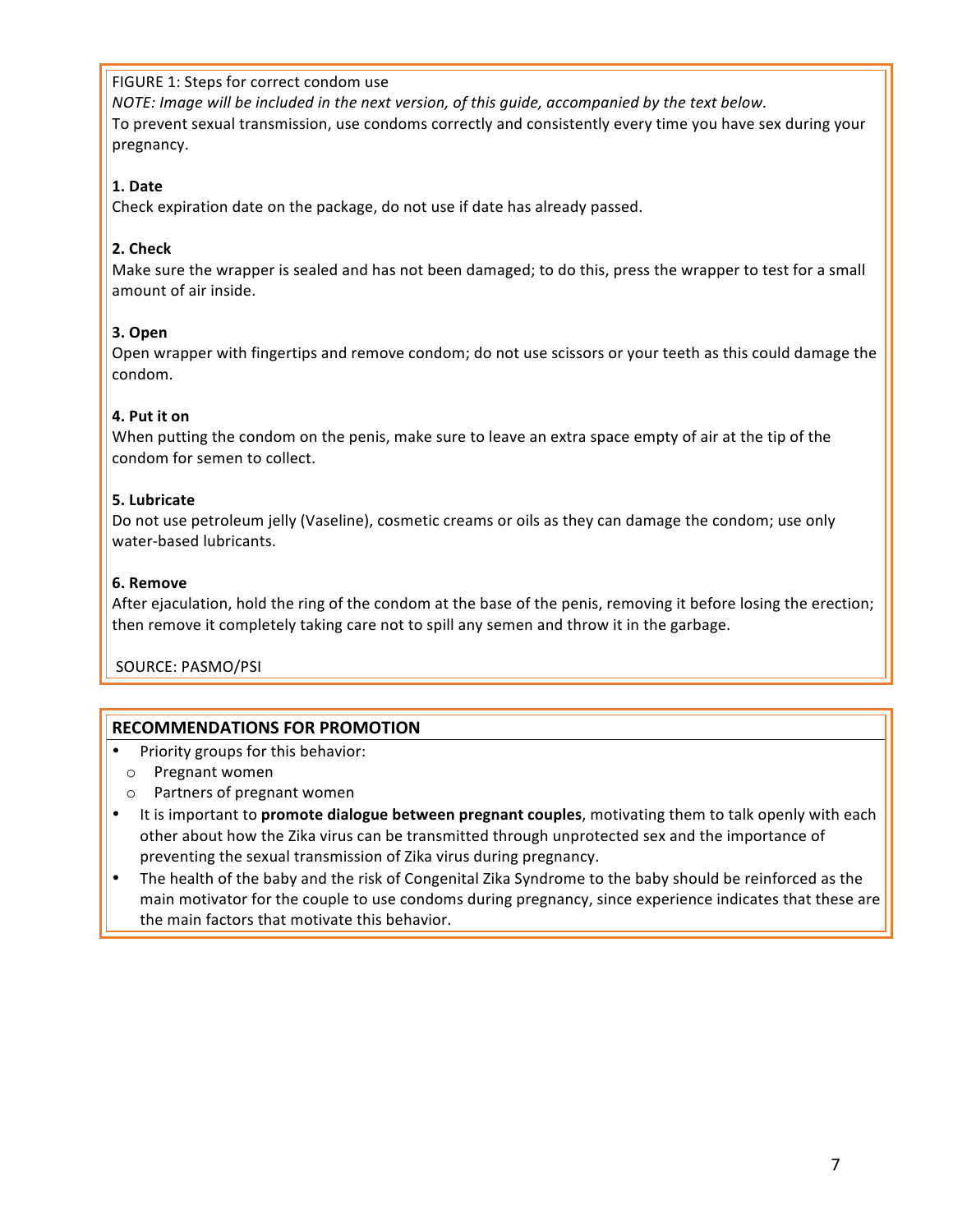## **Behavior 3:** Regularly *removing standing water not intended for storage around the home and in communal areas*

## Eliminate standing water and breeding sites in the home

- Aedes aegypti is a very domestic mosquito, meaning it remains close to homes and to people, with flight distances between 200 and 500 meters. The female usually chooses several breeding sites in the same home or yard, wherever water has collected. As such, if there is a mosquito in the home, it is very likely that there are several breeding sites in the yard.
- The elimination of standing water (not intenged for storage), where mosquitoes lay their eggs, around the home and in the community, significantly reduces the adult mosquito population. If this activity is carried out at least once a week in the same areas, the adult mosquito population can be reduced by up to 70%.

## **Identification and elimination of Aedes aegypti breeding sites in the home**

- There is much that can be done at the household level to reduce mosquitoes that threaten the family:
	- $\circ$  **Dedicate 15 minutes each week** to identify and eliminate the mosquito breeding sites around the the home and especially the yard. Look for any standing water (not intended for storage).
	- $\circ$  **Know that the most favorable places** for mosquito breeding are those containers exposed to rainwater, especially if under shade or where organic matter accumulates (i.e. leaves). These places are preferred by *Aedes aegypti* because the sun does not bother them and the organic matter in the water provide food for the larvae.
	- $\circ$  Be aware of the variation in the location of breeding sites when eliminating standing water from the yard, as mosquitoes tend to seek places of more difficult access to lay their eggs and thus resort to roofs and gutters.
- All objects that are exposed to rain or containers that may accumulate rainwater, around the home and its surroundings must be identified, including:

| Tires                                  | Tree trunks                              |  |  |
|----------------------------------------|------------------------------------------|--|--|
| Gutters on roofs                       | Pots, planters and their<br>dishes/bases |  |  |
| Empty plastic or glass<br>bottles      | Tovs                                     |  |  |
| Buckets/cubes                          | Unusable objects                         |  |  |
| Drinking dishes/troughs<br>for animals | Empty cans                               |  |  |
| <b>Bromeliads</b>                      | Vases                                    |  |  |
| Permanent or fixed                     | Others: [specify according]              |  |  |
| objects such as: pilas,                | to common objects in local               |  |  |
| fountains, pools                       | context]                                 |  |  |

- Once these containers are identified, at least once a week they must be emptied and turned over, covered or thrown away. This is based on the life cycle of mosquitoes, whose larvae usually become adults between 7-10 days (see Figure 2).
- In the same way, the gutters on the roofs must be emptied and kept clean. If the flow of rainwater through gutters is very slow or obstructed, mosquitoes may also lay eggs in these structures.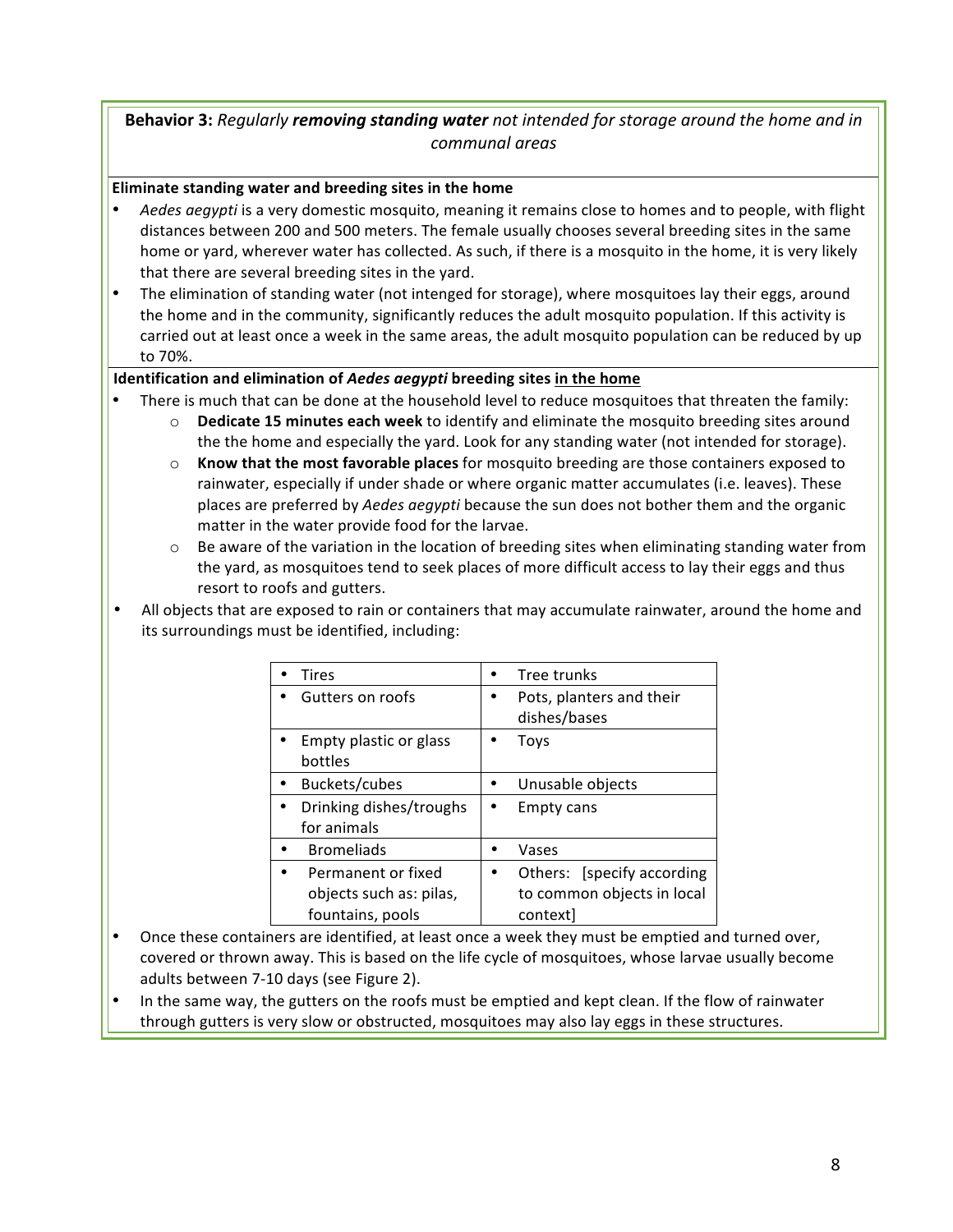## *Identification and elimination of Aedes aegypti breeding sites at the community level*

- Removing standing water in the community should focus on where the breeding sites are located, avoiding general community cleanings, as efforts are diluted and less effective for eliminating mosquito breeding sites.
- **Mapping the breeding sites in the community** under the leadership of community authorities is a fundamental activity to ensure this behavior is focused on reducing the mosquito population.
	- $\circ$  The use of community maps is critical to focus the search on areas where stagnant water or rainwater tend to accumulate.
	- A **white plastic container** should be used to obtain and inspect water from each possible breeding site to see if it contains larvae.
	- $\circ$  It is recommended to focus the community search on schools, health posts, cemeteries, structures or houses under construction, empty lots and community centers.
	- $\circ$  Remember that the preferred places for *Aedes aegypti* are areas that accumulate rainwater, especially if shaded or where organic matter, such as dry leaves, accumulates. These places are preferred by Aedes aegypti because the sun does not bother them and the organic matter in the water provide food for the larvae.
- Once the areas with *Aedes* breeding sites have been identified, any container that may accumulate rainwater must be emptied and turned over, covered or thrown away.
- This elimination of mosquito breeding sites must be done weekly.
- Fumigation only kills adult mosquitoes that are flying at that time but does not attack eggs and larvae in breeding sites or adult mosquitoes that were not flying at the time of spraying.

FIGURE 2: Mosquito life cycle

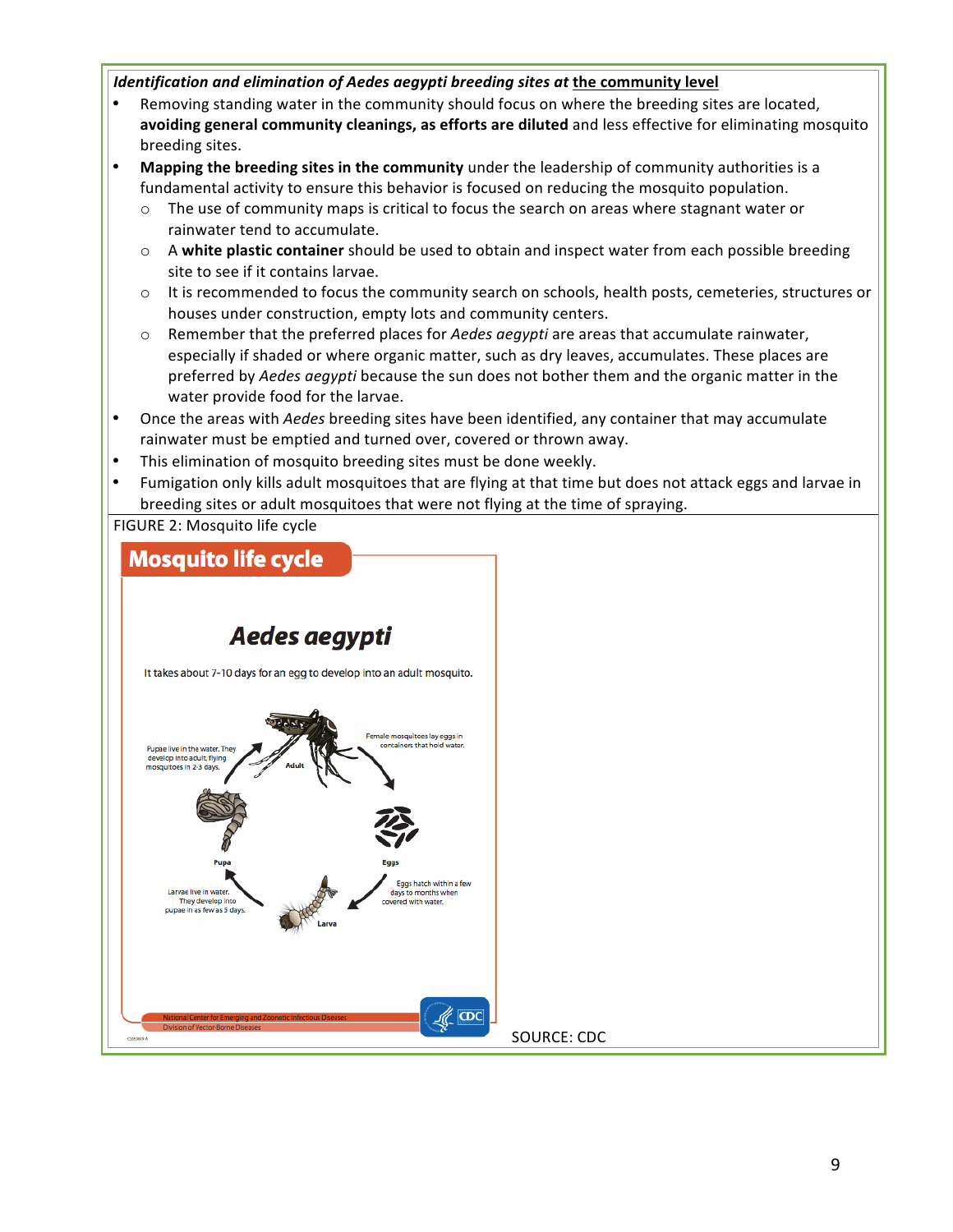## **RECOMMENDATIONS FOR PROMOTION**

## **Priority groups for this behavior**

- Adults and children in the home
- Community leaders and neighborhood organizations

## **Identification and elimination of Aedes aegypti breeding sites in the home**

- As a motivator to take action, explain that the breeding sites in the yard of the house are those that most put the family at risk.
- It is essential that technicians, health promoters, and community volunteers who conduct home visits **accompany family members through the house and yard** to identify breeding sites together, explain their life cycle and guide them on the technique to search, identify and eliminate *Aedes aeqypti* larvae in water.
- To motivate action, it is advisable to empower the family with practical information about how to identify Aedes aegypti and the breeding sites that threaten their family:
	- $\circ$  Promote awareness of the life cycle and behavior of the *Aedes aegypti* mosquito for an active and more efficient search for eggs and larvae.
	- Promote an attitude of "family detectives" and encourage families to spend 15 minutes each week to identify and eliminate mosquito breeding sites in the yard of the house.
	- $\circ$  Inform families about the characteristics of **preferred breeding sites** of *Aedes aegypti* mentioned above.
	- $\circ$  Prromote being aware of any variation in the location of mosquito breeding sites around the home from week to week and pay attention to **roofs and gutters**.

## **Identification and elimination of** *Aedes aegypti* **breeding sites at the community level**

- At the community level, this work is based on motivating and **mobilizaing action** by the community and its leaders to organize brigades to carry out the elimination of mosquito breeding sites.
- This effort requires a **pledge and weekly commitment** by community members/neighbors.
	- $\circ$  A weekly breeding site search and elimination brigade can be organized for this purpose.
	- $\circ$  **The efforts of neighbors can be recognized** at the community assembly for their work and positive results achieved.
- By encouraging community members to **share their learning** about the elimination of stagnant water with their neighbors, it increases the community commitment of everyone.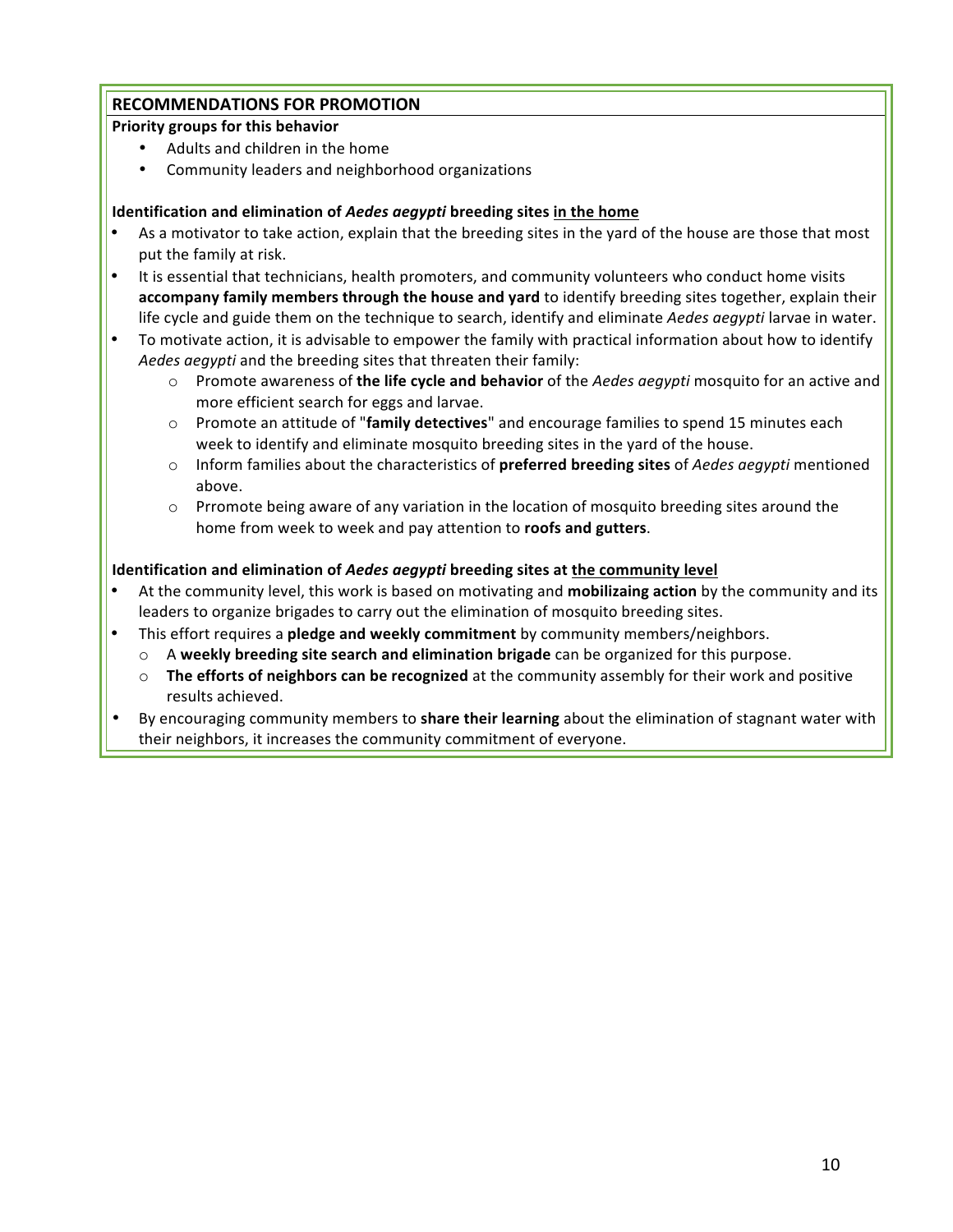## **Behavior 4: Covering infrequently used water storage containers** at all times with a cover that is *tight fitting and does not warp or touch the water*

## Long-term water storage containers are potential breeding sites for Aedes aegypti

- Identify the **containers** in the home that are used to store **infrequently used water**. This is the water that is **accessed occasionally**, be it only once a week or even less frequently. Often, these are **fixed containers**. These may include:
	- $\circ$  Tanks, cisterns, barrels, water tanks, large buckets, and others
	- $\circ$  It is worth covering only the long-term fixed water storage containers and among them, those that present a more favorable environment for mosquitoes to lay their eggs (location in a shaded area, if organic matter falls into the water, such as leaves, etc.)
- Once the long-term water storage containers that could serve as breeding sites have been detected, evaluate if they can be covered with a tight-fitting lid

## Type of lid to be used for fixed water storage containers

- Lids for long-term fixed water storage containers can block entrance of mosquitoes that seek to lay their eggs on the interior walls of these kinds of container.
- Not all lids are able to block mosquitoes from entering. For the lid to be effective, it's recommended that the lids have the following characteristics:
	- The lid should make a very tight seal. By not sealing well, the lid can have the opposite effect, providing shade over the water, making the water container more favorable to mosquitoes to lay eggs.
	- $\circ$  The lid should not touch the water, especially if it is a cloth cover because these can create small pools where the mosquito can lay its eggs.
	- $\circ$  If the cover is made of cloth, the fabric must allow rainwater to pass through it, so as to not accumulate water and convert the cover into a breeding site.
	- $\circ$  The lid must be made of a material that does not crack or warp in the heat or the sun.
	- $\circ$  A metal mesh with holes smaller than the size of an adult mosquito may be used, as long as it remains in perfect condition and seals tightly.
- A good lid is most effective when utilized **always, every day and every hour.**
- The lid must be kept in excellent condition and replaced if it begins to get warped or cracked.
- It is better not to cover the water containers, than to cover them partially or inconsistently.
- Ensuring a tightly sealed lid depends on the type of container. Some containers cannot be covered well, for example cement pilas, which are very difficult to cover completely. Barrels and round tanks are better suited for a lid that seals very tightly.
- The covering of long-term water storage containers is more effective when combined with scrubbing the internal walls of the container with detergent and with the elimination of mosquito breeding sites in communal areas.

- Priority groups for this behavior
	- $\circ$  Members of the household in charge of long-term water storage containers
- The covers that have the greatest potential to be effective are those developed through a long-term intervention with community participation, in which covers are designed specifically for local containers that favor the development of mosquito breeding sites. It is important that the lids seal well and have all the features mentioned above.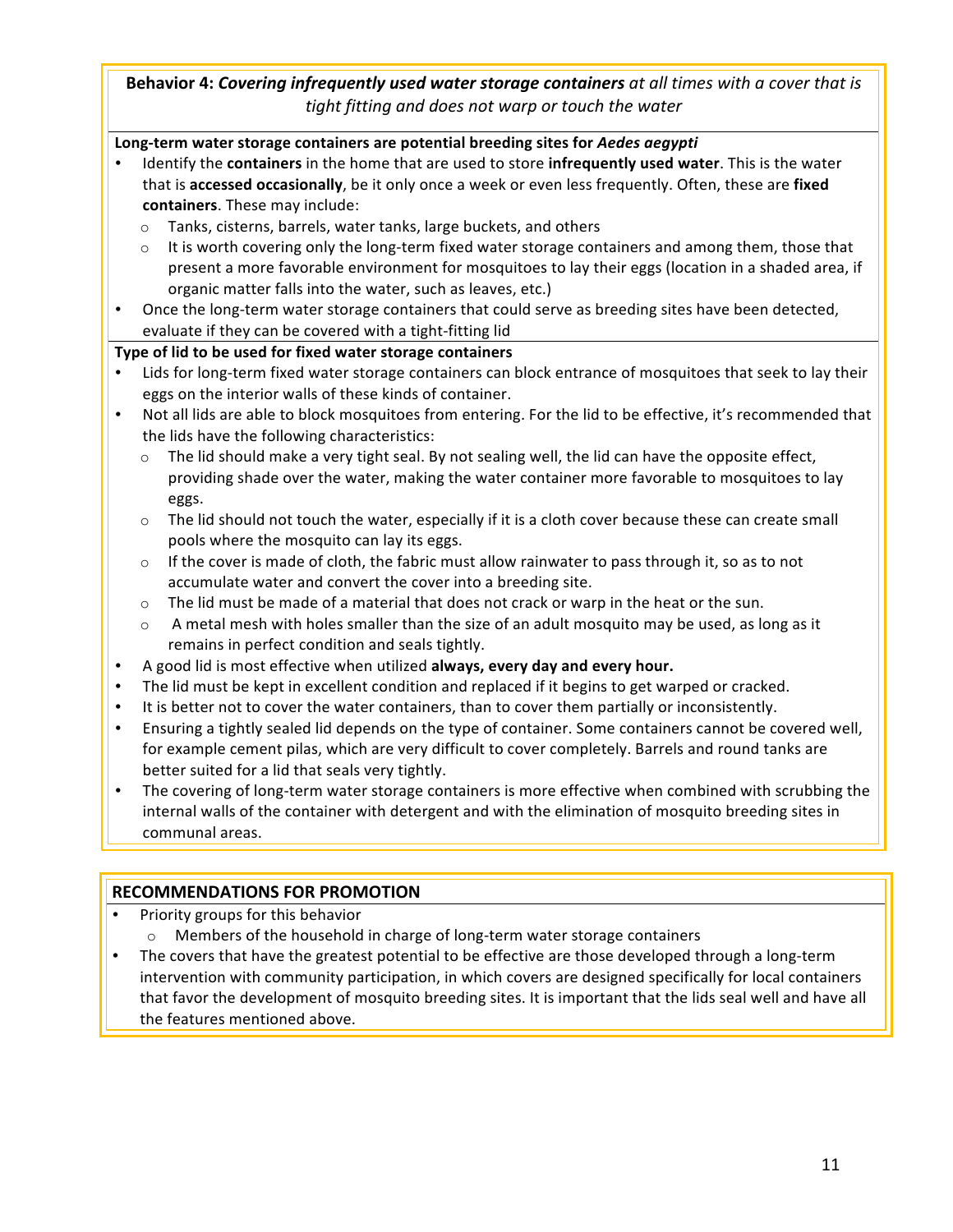## **Behavior 5:** *Eliminating mosquito eggs* from walls of **frequently-used** water storage containers weekly

## **Frequently-used water storage containers are common breeding sites for** *Aedes aegypti*

- In Central America, the most common containers that hold water for frequent use are "pilas" (cement washbasins) and water drums. In the Caribbean, the most frequently used water containers are plastic 45-65 gallon water drums.
- Large tanks or cisterns on roofs are usually tightly sealed and, therefore, do not apply to this behavior.
- Identify the containers in the home that are used to store water for frequent use. These are containers holding water that is used several times a week and thus the water tends to be stored for a relatively short time. These containers are frequently manipulated by users, both for accessing the stored water and to fill them up.
- Identifying these containers is important because the *Aedes aegypti* mosquito lays its eggs on the interior walls of these water containers and because these containers are often in close proximity to homes.
	- $\circ$  The female mosquito attaches eggs to the interior walls just above the water line.
	- $\circ$  The eggs are small and dark brown and can be difficult to see. A technician can guide individuals on how to identify eggs.
	- $\circ$  When the eggs hatch, the larvae develop and transform into pupae and then into adults, generally over a period of 7-10 days.
	- $\circ$  Sediment, leaves, algae and other types of organic material collect at the bottom of these containers and can serve as food for mosquito larvae.
- Once these frequently used water containers are identified, families should focus their efforts on these types of containers, as these containers are usually among the most important breeding sites in the household. It is necessary to set aside time every week to remove *Aedes aegytpi* eggs from the container walls.
- Simply "cleaning" the container is not enough to eliminate the eggs. The specific technique and materials utilized is crucial in order to reduce the number of eggs that may hatch.
- Scrubbing the walls of frequently used water storage containers is effective even in containers that have been treated with a larvicidal product.

**Effective techniques for removing mosquito eggs from water container walls [ENTIRE SECTION IS NEW]** 

To develop these specifications, evidence was reviewed for four (4) techniques for eliminating *Aedes aegypti* eggs from the internal walls of water storage containers, such as "pilas" and water drums. Techniques 1-4 are recommended in the order below, based on the available evidence, potential for effectiveness, and feasibility of each one.

However, the feasibility of implementing these techniques varies by context. Please review the "FEASIBILITY AND CONTEXTUAL FACTORS TO CONSIDER" table below when deciding which technique, or group of techniques, to promote in a given context.

**Technique 1:** Scrubbing the walls of water storage containers with a brush and a mixture of non-ammonia detergent with bleach, following the Untadita method

#### *Steps*

- 1. Mix chlorine bleach with common powder laundry detergent (that does not contain ammonia) in equal parts to make a paste, do not add water.
- 2. Using a sponge, apply the mixture to the interior walls of the container, making up more mixture if necessary to cover the walls.
- 3. Wait at least 10 minutes for the bleach to have contact with the eggs.
- 4. Scrub the mixture on the walls with a hard plastic bristle bush for at least 5 minutes.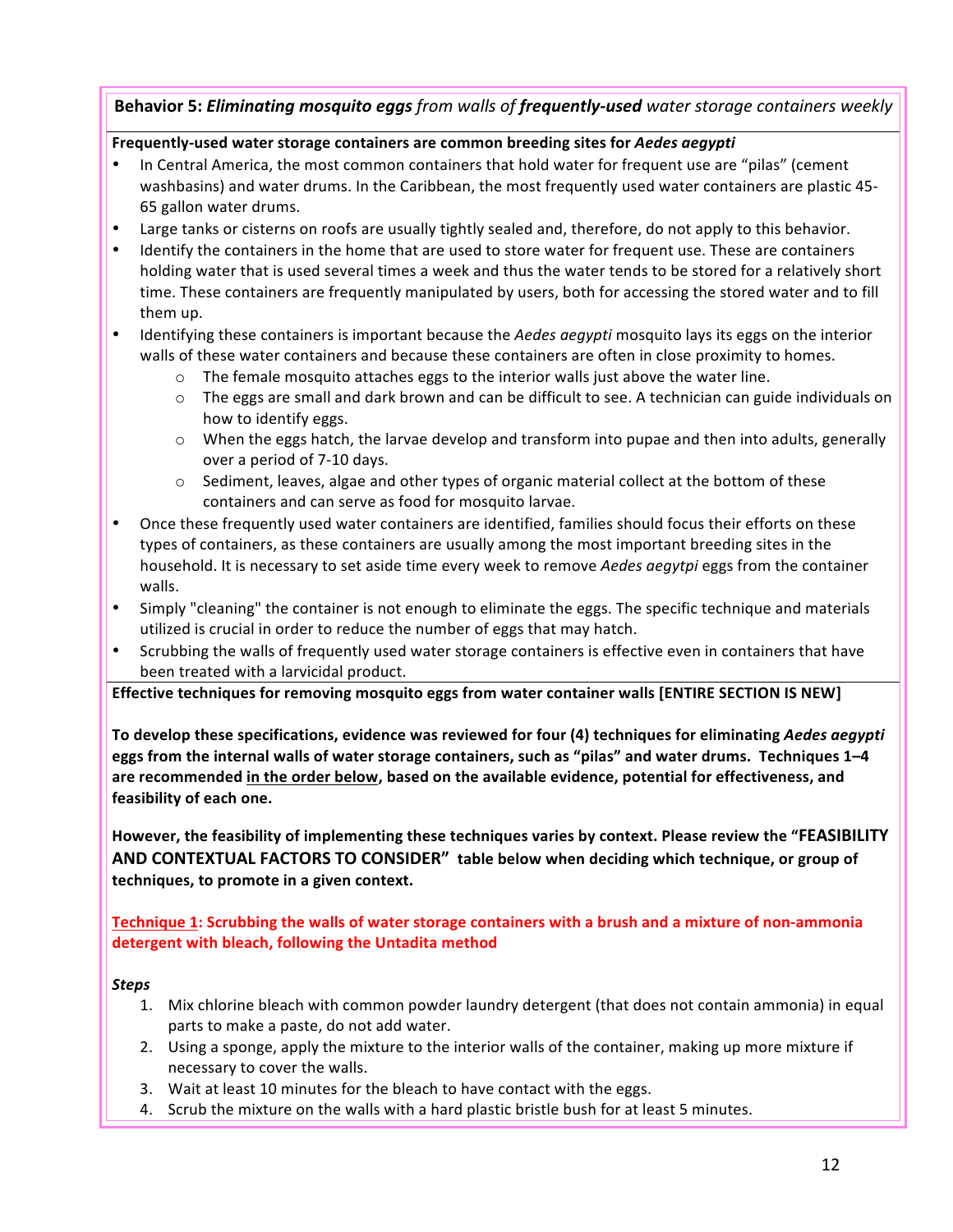- 5. Rinse the walls of the container with water to remove the detergent and bleach mixture.
- The user may prefer to empty the container completely before applying the mixture (it does not have to be fully empty to begin)
- Repeat these steps **weekly**

## **Technique 2: Applying bleach directly to water storage container walls**

Another technique to eliminate the eggs of *Aedes aegypti* is to apply household bleach to the walls of the container just above the water line.

## *Steps*

- 1. Dip a sponge in household bleach. Undiluted bleach is recommended.
- 2. Dab the bleach on the interior walls of the container, focusing on the area above the water line. Ensure the area above the water line is well-covered with bleach.
- 3. If the container is empty of water, pour some bleach on the bottom as well.
- 4. Allow the bleach to dry for 15 minutes (allow for longer time if the bleach was diluted before applying).
- 5. Proceed with normal use of the water, or to fill the container as intended.
- To be effective, it is important that the chlorine is placed directly onto the interior walls of the container and not poured into the water.
- This technique only uses chlorine and no detergent or soap.
- This technique does not employ scrubbing the container walls.
- This technique does not require rinsing the container with water.
- This technique is not intended to purify drinking water nor to kill mosquito larvae living in the water. It is intended solely to kill eggs attached to the interior walls of the container when they are exposed to bleach as described above.

## **Technique 3: Scrubbing walls of the container with detergent**

If the Untadita or bleach dabbing method cannot be feasibly practiced, scrubbing the internal container walls with detergent is recommended, following the steps below.

## *Steps*

- 1. If possible, completely empty the water storage container and, also if possible, discard the water as it may contain larvae or pupae. If water is still in the container when it is scrubbed, eggs may become dislodged and sink to the bottom and may still hatch.
- 2. Using a brush with hard plastic bristles, with soap or detergent, scrub the internal walls of the container using a circular motion, especially the parts immediately above and below the line that was left by the water, to remove the eggs stuck to the walls.
- 3. If possible, scrub the bottom of the container to remove sediment, algae and leaves that accumulate and are food for mosquito larvae, making the container a less favorable environment for the mosquito.
- 4. The process should be repeated in a consistent manner, once a week, since the development of the mosquito from an egg to an adult generally takes between 7-10 days.

## **Technique 4: Scrubbing walls of the container with brush alone**

Scrubbing alone is the least recommended technique but may be necessary if no detergent or bleach are available. The literature reports either no efficacy or mixed efficacy of this behavior on eliminating eggs but is better than not cleaning the container at all.

## *Steps*

1. Completely empty the water storage container and, if possible, discard the water as it may contain larvae or pupae.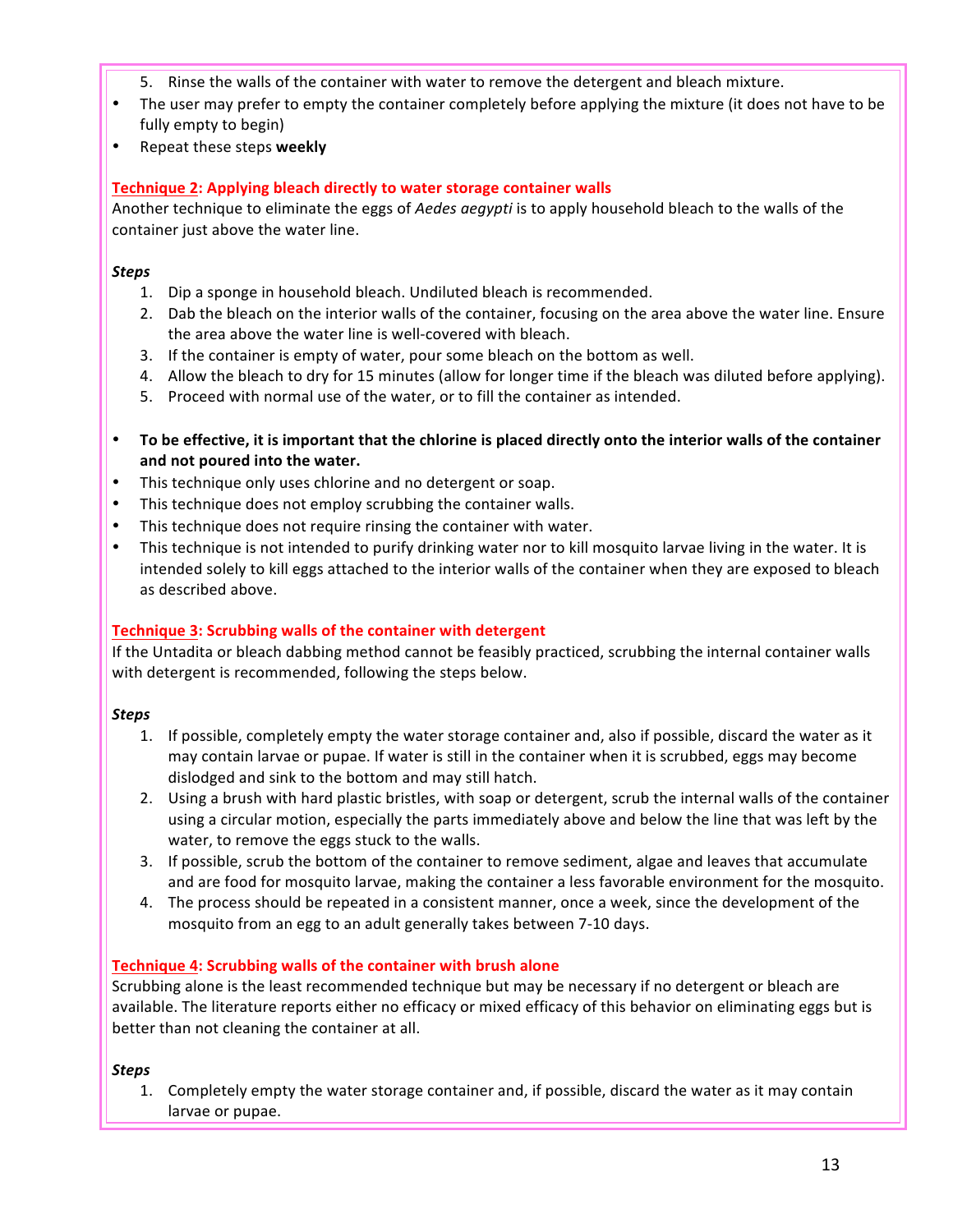- 2. Once the container is empty, use a hard plastic bristle brush to remove the eggs from the interior walls by firmly scrubbing the walls of the container with circular motions.
- 3. Rinse the container thoroughly and throw out any remaining water once the container walls have been completely scrubbed.
- However, the use of the brush alone does not necessarily kill all the eggs. Eggs dislodged from the walls that fall into the water storage container may hatch if they were not destroyed or removed from the container by thorough rinsing.
- This technique should only be used when households are able to rinse out any remaining water once the container has been thoroughly scrubbed.

**Localities with BTI (Bacillus thuringiensis) larvicide application**

In localities where the ZAP Project is applying larivicde (BTI), ZAP technicians visit each house monthly, alerting the community in advance of their arrival. The scrubbing of the walls of water containers containing BTI should be done shortly before the monthly visit to maximize the effect of the BTI between each ZAP technician visit.

## **FEASIBILITY AND CONTEXTUAL FACTORS TO CONSIDER**

- The ranking of the four techniques listed above is based on available evidence and potential for efficacy.
- However, local context influences the feasility and apportipateness of each technique.
- Program planners may consult the table below in deciding which technique to promote for removal of Aedes aegypti eggs from walls of water storage containers.

| <b>WATER SUPPLY</b><br>Are households able                                                  | <b>MATERIALS</b><br>Are these | Hard-bristle<br>brush                                                             | Powder<br>laundry<br>detergent | <b>Bleach</b>                  | <b>RECOMMENDED</b><br><b>TECHNIQUE</b> |                                        |
|---------------------------------------------------------------------------------------------|-------------------------------|-----------------------------------------------------------------------------------|--------------------------------|--------------------------------|----------------------------------------|----------------------------------------|
| to empty water                                                                              | $Yes =$                       | materials                                                                         | <b>Yes</b>                     | <b>Yes</b>                     | <b>Yes</b>                             | 1 or 2                                 |
| storage containers on                                                                       |                               | generally                                                                         | <b>Yes</b>                     | <b>Yes</b>                     | <b>No</b>                              | 3                                      |
| a weekly basis?                                                                             |                               | available in                                                                      | <b>No</b>                      | <b>No</b>                      | <b>Yes</b>                             | $\overline{2}$                         |
|                                                                                             |                               | homes?                                                                            | <b>Yes</b>                     | <b>No</b>                      | <b>No</b>                              | 4                                      |
| Note: Container does                                                                        |                               |                                                                                   |                                |                                |                                        |                                        |
| not need to be empty<br>to begin the cleaning<br>process, but several<br>techniques require |                               | <b>MATERIALS</b><br>Are these<br>materials<br>generally<br>available in<br>homes? | <b>Hard-bristle</b><br>brush   | Powder<br>laundry<br>detergent | <b>Bleach</b>                          | <b>RECOMMENDED</b><br><b>TECHNIQUE</b> |
| rinsing completely.<br>The emptied water<br>may be reserved for<br>rinsing the container.   | $No =>$                       |                                                                                   | N/A                            | N/A                            | <b>Yes</b>                             | $\overline{2}$                         |

- Priortiy groups for this behavior
	- o Members of the home in charge of maintaining **frequently-used water storage containers**
- To encourage scrubbing of containers to become habitual, it is recommended that families choose one day each week that suits them best to carry out this process and repeat it consistently each week. Families may chose a day of the week that coincides with the arrival of the wáter supply to the home.
- Clarify with the people who are responsible for storing water in the family, how this technique of brushing to eliminate the eggs of *Aedes aegypti* is different from the general cleaning activities traditionally carried out in the home.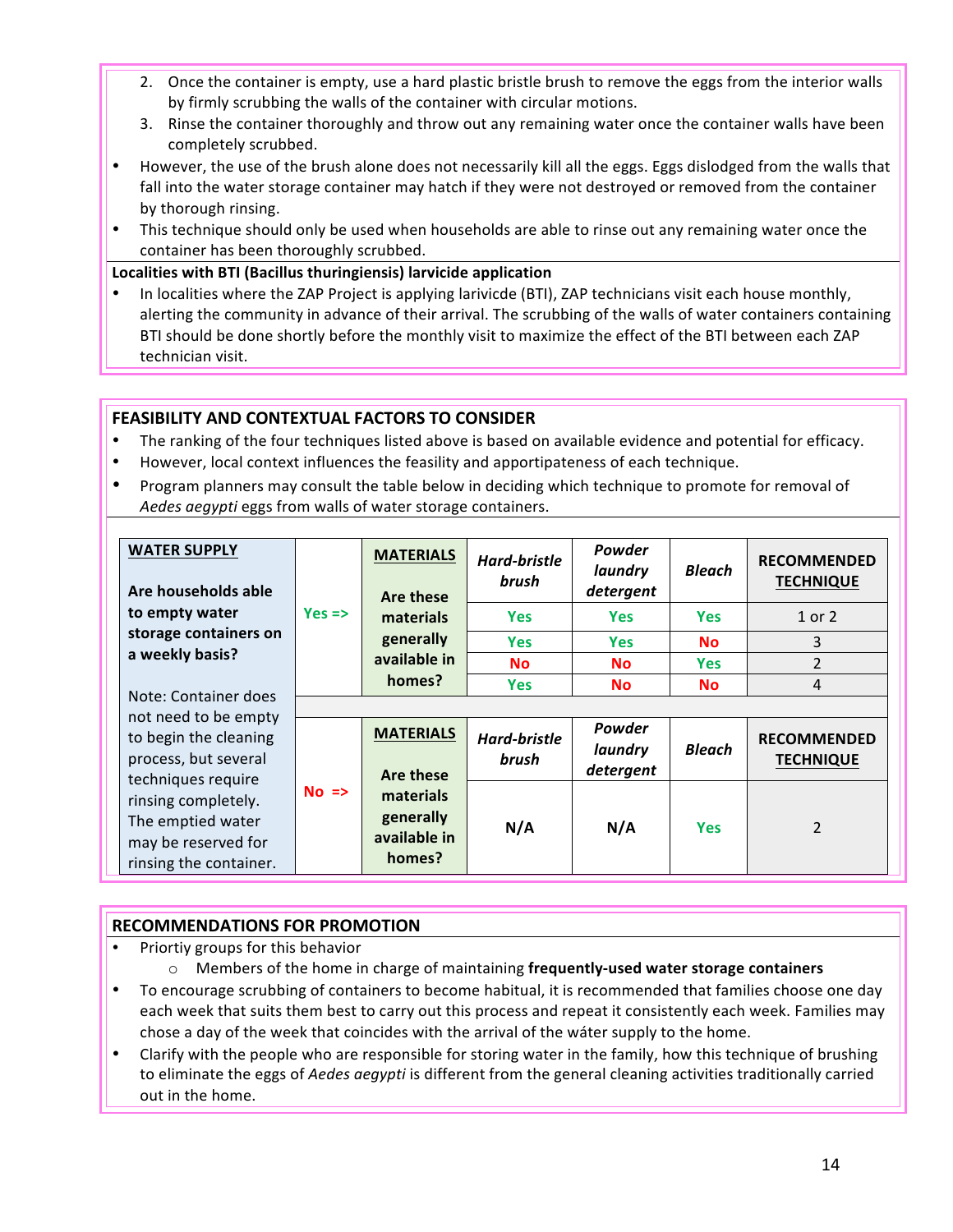## **EVIDENCE REVIEW FINDINGS**

## **Scrubbing only:**

- WHO $^4$  recommends scrubbing alone but doesn't cite evidence or isolate the effect from other behaviors (such as using lids). They cite low uptake in many (Asian) settings.
- The Fernandez article (1998) says Untadita was developed because "manual cleaning was found to be ineffective in eliminating larvae". Work from the early 90s reported promotion of manual wash basin cleaning was not effective for failing to remove mosquito eggs (project staff reported people were cleaning algae not the eggs or missing eggs above the water line.)
- The Sherman et al (1998) article is more experimental/lab based but also found that brushing alone was not effective, partially due to eggs hatching from the brushes or at the bottom of the container if they are dislodged but not removed.
- Finding: brushing alone mixed or not effective; mixed feasibility.

## **Untadita method**:

- In one randomized trial by Fernandez et al (1998), Untadita was found to be more effective than scrubbing alone in its second iteration (after the messaging was simplified and the proportion of the bleach/detergent mixture modified to  $\frac{1}{2}$  bag chlorine bleach +  $\frac{1}{2}$  bag common laundry detergent).
- Field-based concerns regarding feasibility/safety of this behavior due to: potential toxicity should nonrecommended types of detergent be mixed with chlorine, the need to thoroughly wash off detergent is difficult in water scarce settings, and also that it can't be applied to water containers that are not completely empty.
- Finding: Untadita has high/mixed effectiveness; and high/mixed feasibility.

## Negociación de Prácticas Mejoradas (NEPRAM) trial of bleach application to water storage container walls:

- Leontsini et al (2004) implemented an innovative participatory methodology, i.e., developing the behaviors with a small group of community members to ensure feasibility. The final recommendation was to select one of two methods to perform once per week:
	- 1. Dab bleach directly on the entire walls of an emptied/washed container and to pour some into the bottom of the container (let sit for 15 mins);
	- 2. Dab bleach on the exposed walls of a container that is not fully empty.
- No field-based results on the effectiveness or scaling of these methods but the articles state the outcomes were "positive". An article by Albaine Pons (2002) mentions positive ovicidal findings in laboratory and semi-field tests, but is very small and experimental.
- **Finding: No data on effectiveness; high feasibility**

 

<sup>&</sup>lt;sup>4</sup> http://www.wpro.who.int/mvp/documents/docs/Guidelines\_for\_dengue\_surveillance\_edition2.pdf; http://apps.searo.who.int/PDS\_DOCS/B4957.pdf?ua=1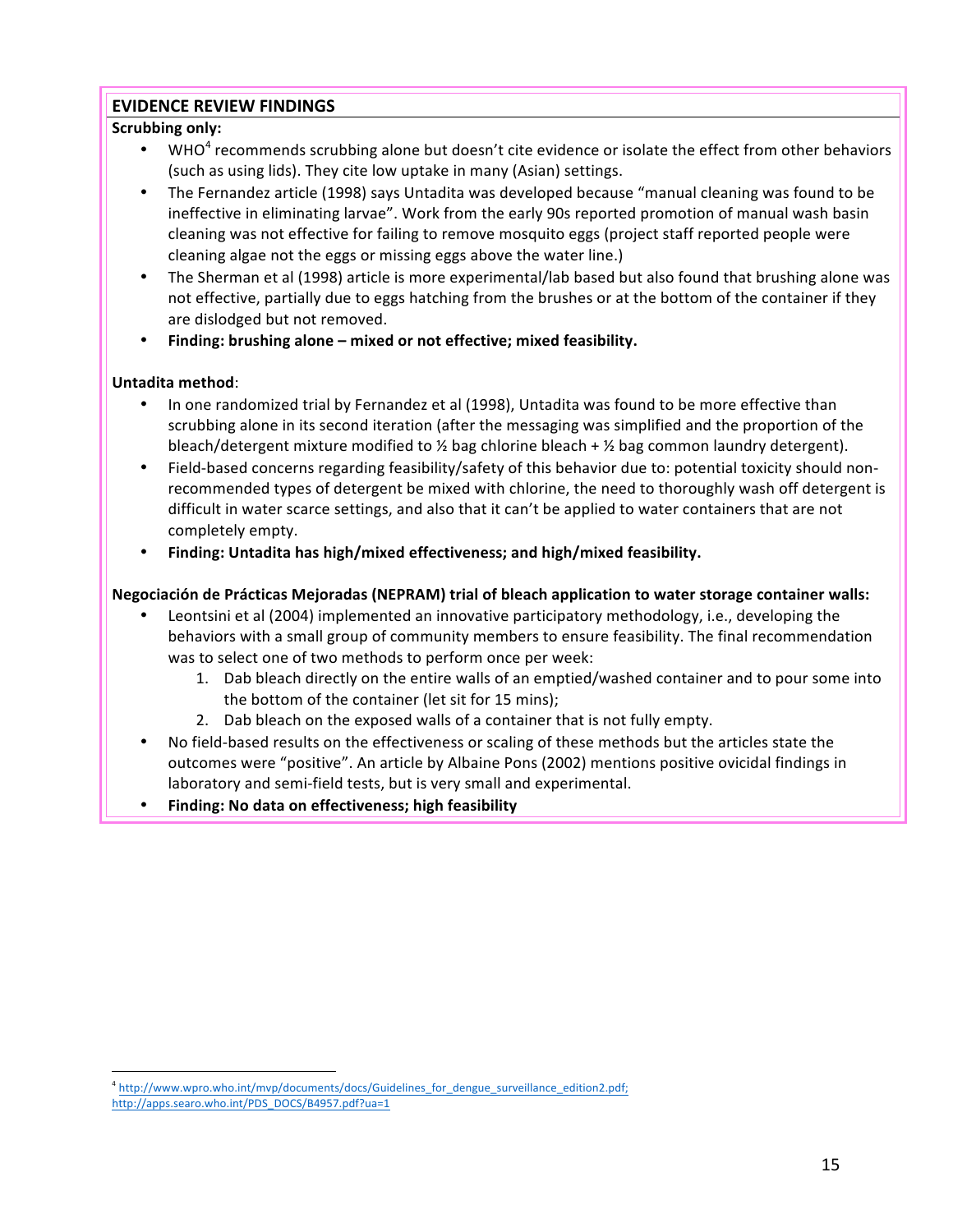**Behavior 6: Seeking prenatal care** to monitor pregnancy and discuss Zika risk and prevention

## The prenatal care visit: an opportunity to ask and learn for both the pregnant woman and her partner

- It is very important to attend prenatal checkups throughout pregnancy. They are a special opportunity to monitor pregnancy, clarify doubts and learn more about Zika and the risks for the pregnant mother and the baby that is on the way.
- During prenatal care, one can ask about an effective way to avoid sexual transmission of Zika by the correct use of condoms. Similarly, this is an opportunity to discuss the protection provided by the use of repellent to avoid mosquito bites.
- At prenatal care visits, pregnant women and their partners can feel confident in asking about how a pregnant woman infected with the Zika virus can pass the virus to her baby, who could in turn develop Zika Congenital Syndrome, which includes microcephaly.
- The prenatal care visit is also an opportunity for the partner to be informed, participate and accompany the pregnant mother.
- If a pregnant woman observes that her partner has any symptoms of Zika or if she thinks he may have been exposed to Zika, the couple should speak with a prenatal care service provider.

## The prenatal care visit: an important opportunity for the health care provider

• The prenatal consultation is an opportunity to inform about the measures that a pregnant woman, her partner and her family can take to protect her baby from Congenital Zika Syndrome.

• The prenatal care provider can take advantage of the consultation time to promote the 5 behaviors with high potential to prevent Zika mentioned above, ensuring to provide very spefific steps and information to the pregnant woman and her partner on how to practice each behavior in the home.

- Priority groups for this behavior
	- o Pregnant women
	- o Partners of pregnant women
	- $\circ$  Prenatal care providers
- It is important to promote dialogue between pregnant couples, encouraging them to speak openly with each other about Zika virus transmission to the baby during pregnancy.
- Attendance at prenatal appointments by the partner of the pregnant woman should be motivated, so they can both obtain invaluable information about the risk of Zika during pregnancy and, above all, how to prevent it.
- Reinforce the health of the baby and the risk of Congenital Zika Syndrome to the baby as the main **motivator** for the both the pregnant woman and her partner to attend the prenatal care visits and to adopt measures to prevent Zika during pregnancy.